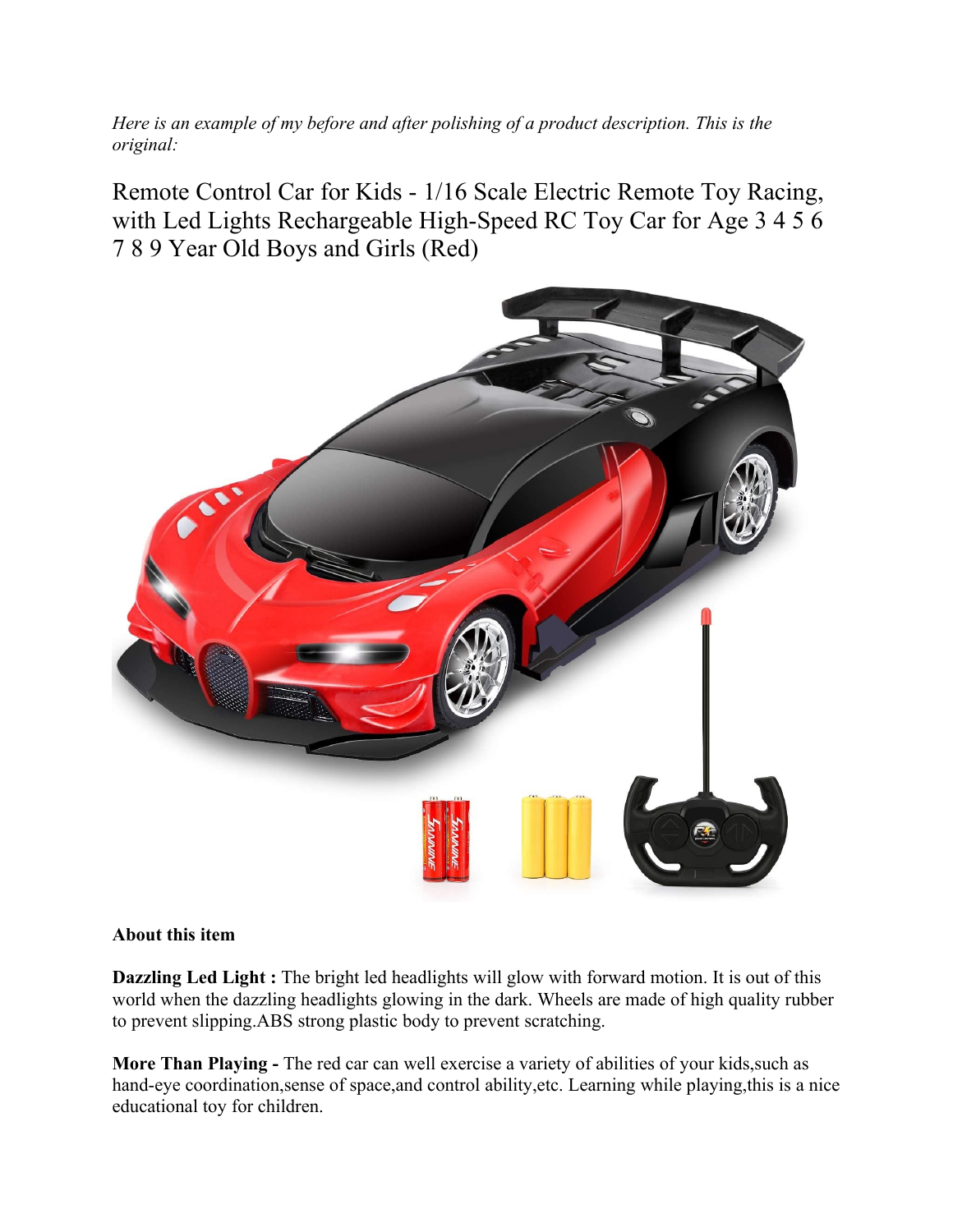**Fully Functional RC Car -** Design with the refined and clean-cut streamline-type body. With function of drift, forward, reverse, left and right turns which is easy to control.Offer you a wonderful driving experience.

**The New Upgraded Rechargeable Remote Control Car includes -** Remote control Car\*1, remote control\*1, car 3\*AA battery and 2\*AA battery, the remote control car has a built-in rechargeable battery that can be charged using standard USB(included).

**Perfect Gift for Kids -** With streamlined car body and bright color, it's not only a racing car toy, but also an ideal remote control car for boys and girls as Christmas gift, birthday present rewards, and so on. The best toy choice for kids age at 3,4,5,6,7,8,9.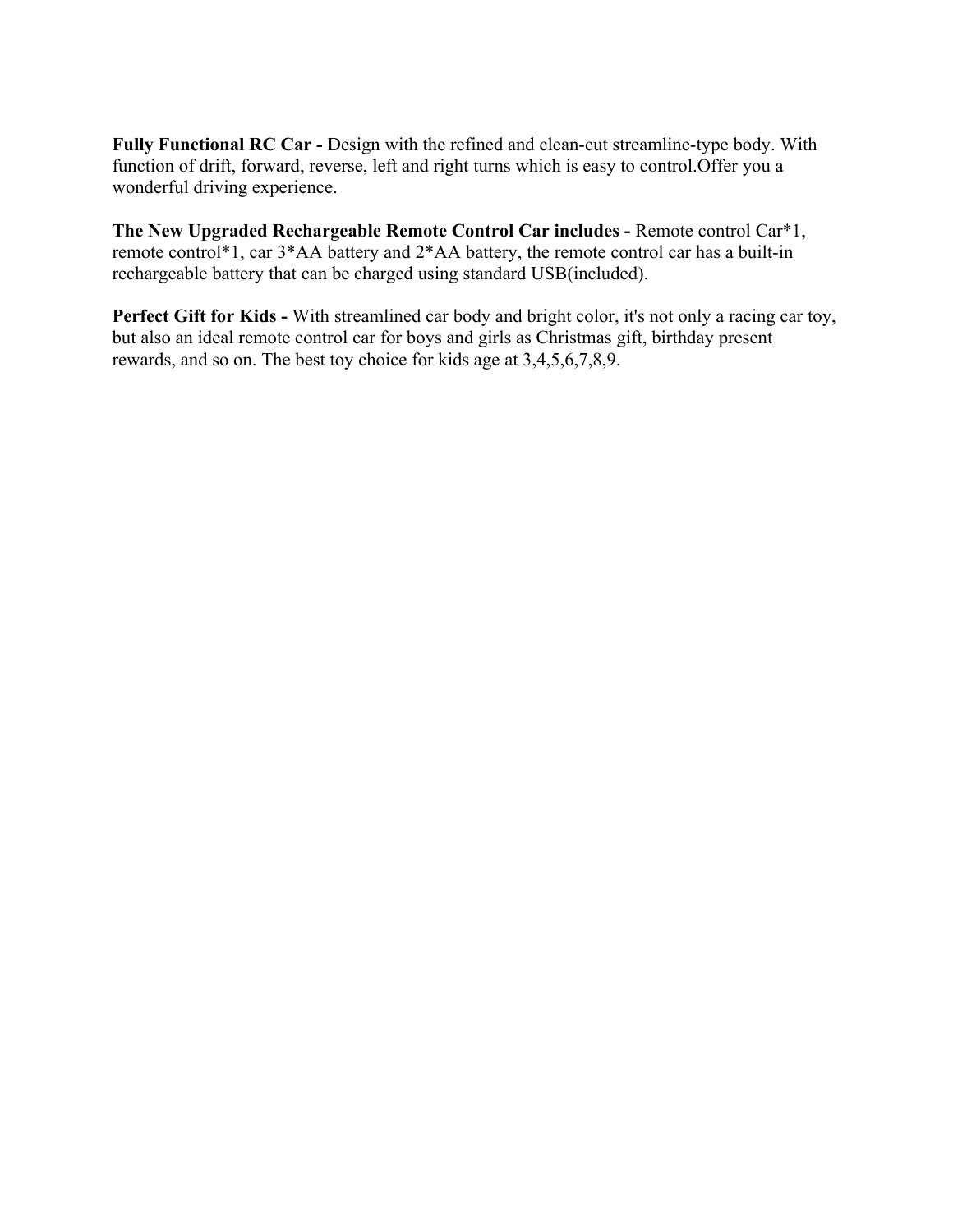*This is my rewrite:*

Remote Control Car for Kids - 1/16 Scale High Speed Rechargeable Red Racing Car, with Led Lights, For Ages 3 to 9



## **About this item**

**Fully Functional RC Car:** This sleek and stylish car is easy to drive. It responds quickly to the remote control and offers a wonderful driving experience. The bright led headlights are out-ofthis-world dazzling in the dark. The wheels are made of high quality rubber to prevent slipping. The body is scratch-resistant plastic.

**Perfect Gift for Kids:** Give a birthday or Christmas gift they won't want to put down. Ideal for kids aged 3 through 9.